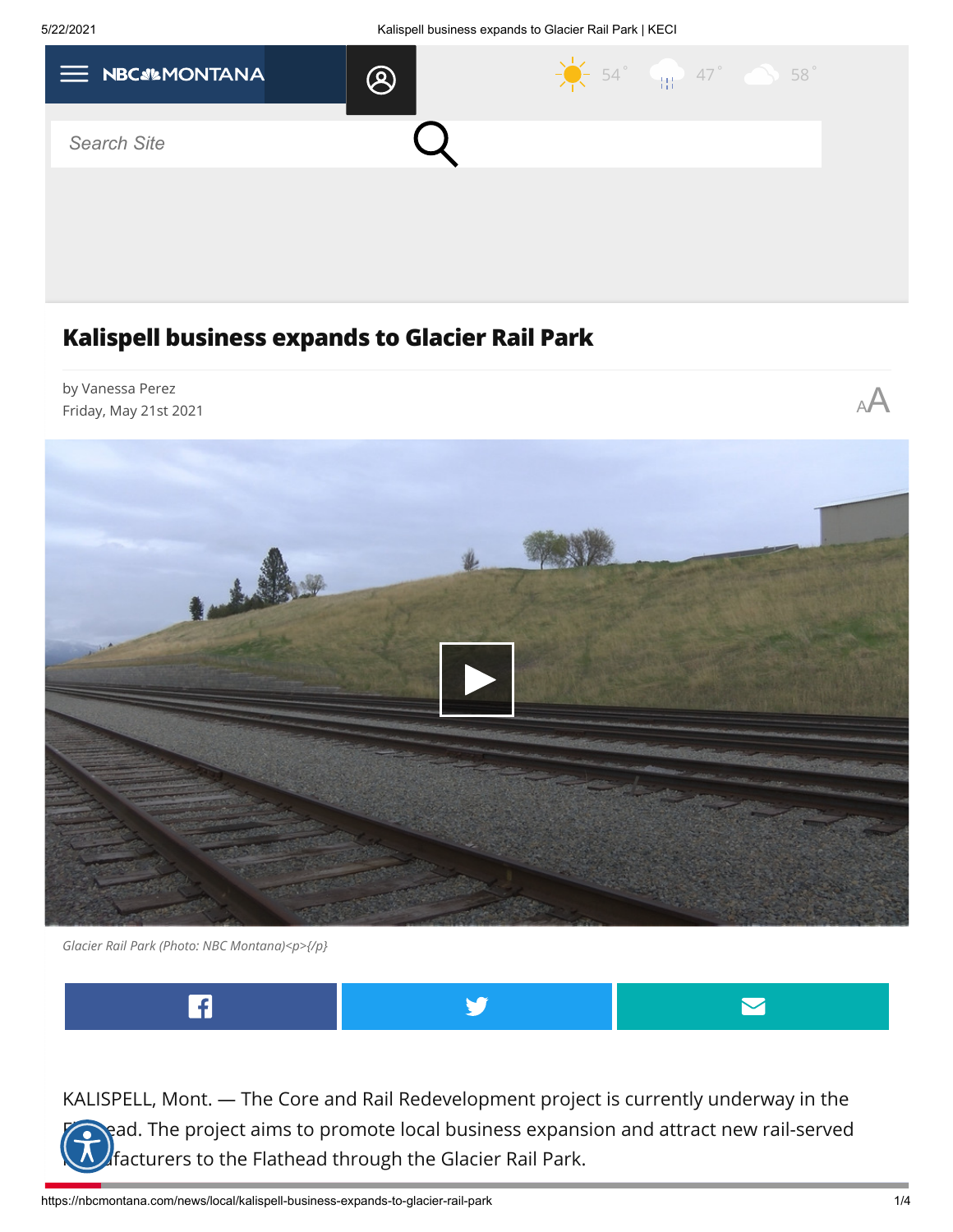$54$   $\frac{31.47}{11}$   $47$   $58$ 

 $\blacksquare$ 

"It's been really fast. I don't think anybody would have even dreamed that it would've happened  $t_{\text{total}}$  and  $t_{\text{total}}$  and  $t_{\text{total}}$  and  $t_{\text{total}}$  and  $t_{\text{total}}$  and  $t_{\text{total}}$  and  $t_{\text{total}}$  and  $t_{\text{total}}$  and  $t_{\text{total}}$  and  $t_{\text{total}}$  and  $t_{\text{total}}$  and  $t_{\text{total}}$  and  $t_{\text{total}}$  and  $t_{\text{total}}$  and  $t_{\text{total}}$  and  $t_{\text{total}}$  a *Search Site*

Kalispell," Montana West Economic Development representative Christy Dawson Cummings said.

CHS and Northwest Drywall have operated out of the park since 2018.

The Glacier Rail project started to relocate downtown businesses that relied on rail service. It frees up formerly industrial properties in downtown for redevelopment.

It's a partnership between Flathead County Economic Development Authority and the city of Kalispell. Funds from the Authority and TIGER grant made the Glacier Rail Park possible.

Officials say getting the tracks taken out has been a dream for the downtown area.

"The build-out of the Parkline Trail is spurring a lot of development downtown. There is going to be more housing -- which is really needed -- retail and office space within walking distance to local shops and restaurants," Cummings said.

Northern Plastics is a local manufacturing company and says getting their material trucked to the area is costly.

"By bringing in on rail we can save a fairly large percentage on our cost of raw materials, and that just makes a huge difference on manufacturing," Northern Plastics president Mark Hufstetler said.

Hufstetler added they'd like to start building their new facility soon, but they are watching steel prices, which are high right now.

"We're going to build as soon as possible; we've already grown beyond the walls of the current facility that we're just bursting at the seams," Hufstetler said.